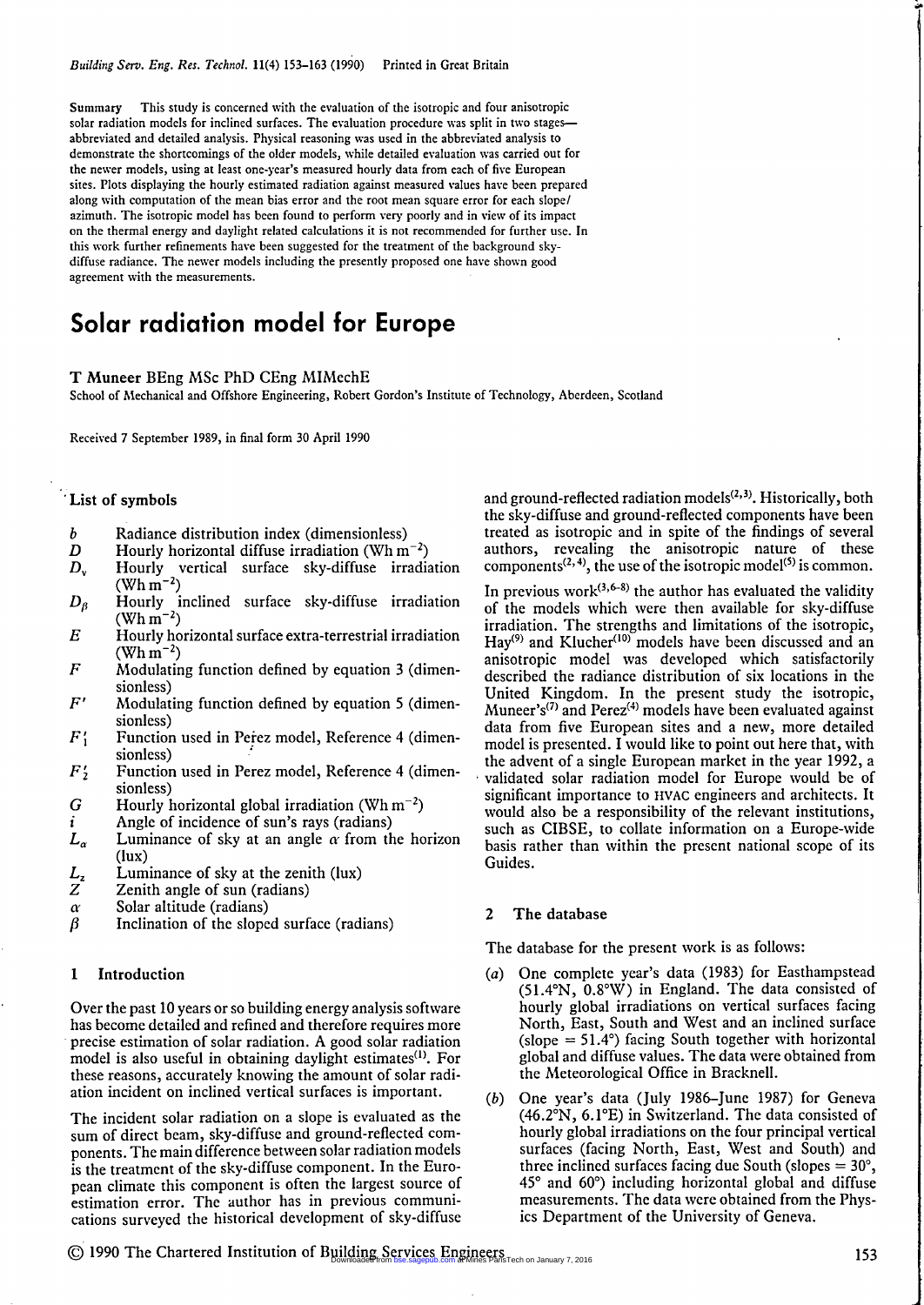# T Muneer

- (c) One-and-a-half year's data (April 1985-October 1986) for Eindhoven (51.4°N, 5.5°E) in the Netherlands. The data, once again, contained hourly horizontal global and diffuse irradiations, and corresponding values for the four principal vertical surfaces. The data were furnished by the Institute of Applied Physics in Eindhoven.
- (d) One year's hourly data (1988) for Friburg (48°N, 7.9°E), in West Germany, consisting of global irradiation for the four principal vertical surfaces, a South-facing inclined (slope  $= 45^{\circ}$ ) surface and the horizontal surface. There was no diffuse irradiation measurement carried out for this period in Friburg and hence this quantity has been estimated using a correlation developed for Camborne, England (50.2 $\rm \bar{P}N$ ) by the author<sup>(9)</sup>. Also, contrary to the normal practice of excluding the ground-reflected radiation in such measurements the inclined surface sensor due South included this component. The reflected radiation has therefore been accounted for in the estimation process. The data were furnished by the Fraunhofer Institute for Solar Energy Systems in Friburg.
- (e), One year's (April 1977-March 1978) data for Vaerloese ' (55.8°N, 12.3°E) in Denmark consisting of global irradiation on a horizontal surface and the four principal vertical surfaces, and diffuse irradiation (uncorrected) on the horizontal and an inclined surface (slope = 60°) due South. These data were obtained from the Thermal Insulation Laboratory of the Technical University of Denmark.

### 3 Evaluation of models: Abbreviated analysis

In this section some of the well-known slope solar radiation models will be evaluated in an abbreviated manner. The models examined here are the isotropic,  $\text{Hay}^{(9)}$ , Klucher<sup>(10)</sup>, Muneer<sup>(7)</sup> and Perez<sup>(4)</sup>. A brief description of the models is appropriate at this stage.

The isotropic model assumes uniform sky-diffuse radiance distribution. Hourly sky-diffuse irradiation on a surface of slope  $\beta$  is given by

$$
D_{\beta} = D \cos^2(\beta/2) \tag{1}
$$

Hay's model<sup>(9)</sup> combines two components of the sky radiance, a circumsolar and an isotropic background-sky component. The two components are mixed via a modulating function  $F$ .

$$
D_{\beta} = D\left[F\left(\frac{\cos i}{\sin \alpha}\right) + (1 - F)\cos^2(\beta/2)\right]
$$
 (2)

$$
F = (G - D)/E \tag{3}
$$

Klucher's model $(10)$  is based on the principle that overcast skies tend to be isotropic while clear skies show strong horizon brightening. It is expressed mathematically as:

$$
D_{\beta} = D \cos^2 (\beta/2) \left[ 1 + F' \sin^3 (\beta/2) \right]
$$
  
 
$$
\times \left[ 1 + F' \cos^2 i \sin^3 Z \right]
$$
 (4)  

$$
F' = 1 - (D/G)^2
$$
 (5)

$$
F'=1-(D/G)^2
$$

Muneer's model<sup>(7)</sup> treats the shaded and sunlit surfaces separately and further distinguishes between overcast and separately and further distinguishes between overcast and

the slope diffuse irradiation for surfaces in shade and sunlit surfaces under overcast sky is computed as

$$
D_{\beta} = D \left[ \cos^2 (\beta/2) + \frac{2b}{\pi (3 + 2b)} \times (\sin \beta - \beta \cos \beta - \pi \sin^2 (\beta/2)) \right]
$$
 (6)

and a sunlit surface under non-overcast sky as

$$
D_{\beta} = D\bigg[T(1 - F) + F\cos i/\sin\alpha\bigg] \tag{7}
$$

 $T$  is the function contained within the square brackets of Equation 6. The parameter  $b$  in Equation 6 is termed the radiance distribution index and was introduced by Moon and Spencer $(11)$  to model the luminance distribution of an overcast sky viz,

$$
L_{\alpha} = L_z \frac{1 + b \sin \alpha}{1 + b} \tag{8}
$$

For an isotropic sky, b assumes nil value. On the basis of measured data from five locations in the United Kingdom, Muneer<sup>(7)</sup> has shown that the sky-radiance distribution is anistropic. Muneer has reported the 'best' values of  $b$  as found for Easthampstead data as:  $b = 5.73$  (shaded surface);  $b = 1.68$  (sunlit surface under overcast sky);  $b = -0.62$ (sunlit surface under non-overcast sky).

The Perez model $(4)$  incorporates two components: a geometric description of the sky hemisphere with a circumsolar component and isotropic background, and brightness coefficients  $F'_1$  and  $F'_2$  expressed as a function of the solar radiation conditions (the sun's zenith angle and insolation parameters).  $F'_1$  and  $F'_2$  are provided via an  $8 \times 6$  matrix which gives values of coefficients based on data from two French sites, Trappes (48.8°N) and Carpentras (44.1°N). Among other versions of the model a 'point-source' version has also been presented whose accuracy is comparable with, if not better than, the other versions. This point-source version, which assumes the circumsolar radiation to emanate from a point-source of the solar disk, is selected here for comparison with other models. This version of the Perez model which is given by Equation 9 in Reference 4 is expressed as,  $\frac{1}{s}$ ,  $\frac{1}{s}$ 

$$
D_{\beta} = D \left[ \cos^2(\beta/2) (1 - F_1') + F_1' \frac{\cos i}{\sin \alpha} + F_2' \sin \beta \right]
$$

 $F'_1$  and  $F'_2$  are obtained via relationships given in Table 2 of Reference 4. These relationships are too involved to be duplicated here.

#### 4 Evaluation of models for shaded vertical surface

In this case  $\beta = \pi/2$ ;  $i \ge \pi/2$ .

#### 4.1 Overcast conditions  $(G = D)$

The following values are predicted by the given models: isotropic model (Equation 1):  $D_v = 0.5 D$ ; Hay's model (Equation 2):  $D_y = 0.5 D$ ; Klucher's model (Equation 4):  $D_y = 0.5 D$ ; Klucher's model (Equation 6):  $D_y = 0.36 D$ .

The analysis of the Perez model is not straightforward and The analysis of the Fetez model is not straightforward and<br>further data are required. Muneer<sup>(12)</sup> has shown that overcast<br>and distinct  $(D - C)$  may occur for a clearness index (GIE) conditions  $(D = G)$  may occur for a clearness index  $(G/E)$ of 0.2. On this basis, and assuming an intermediate  $Z = 60^{\circ}$ , it may be shown that the Perez model yields

$$
D_{\rm v}=0.42\ D
$$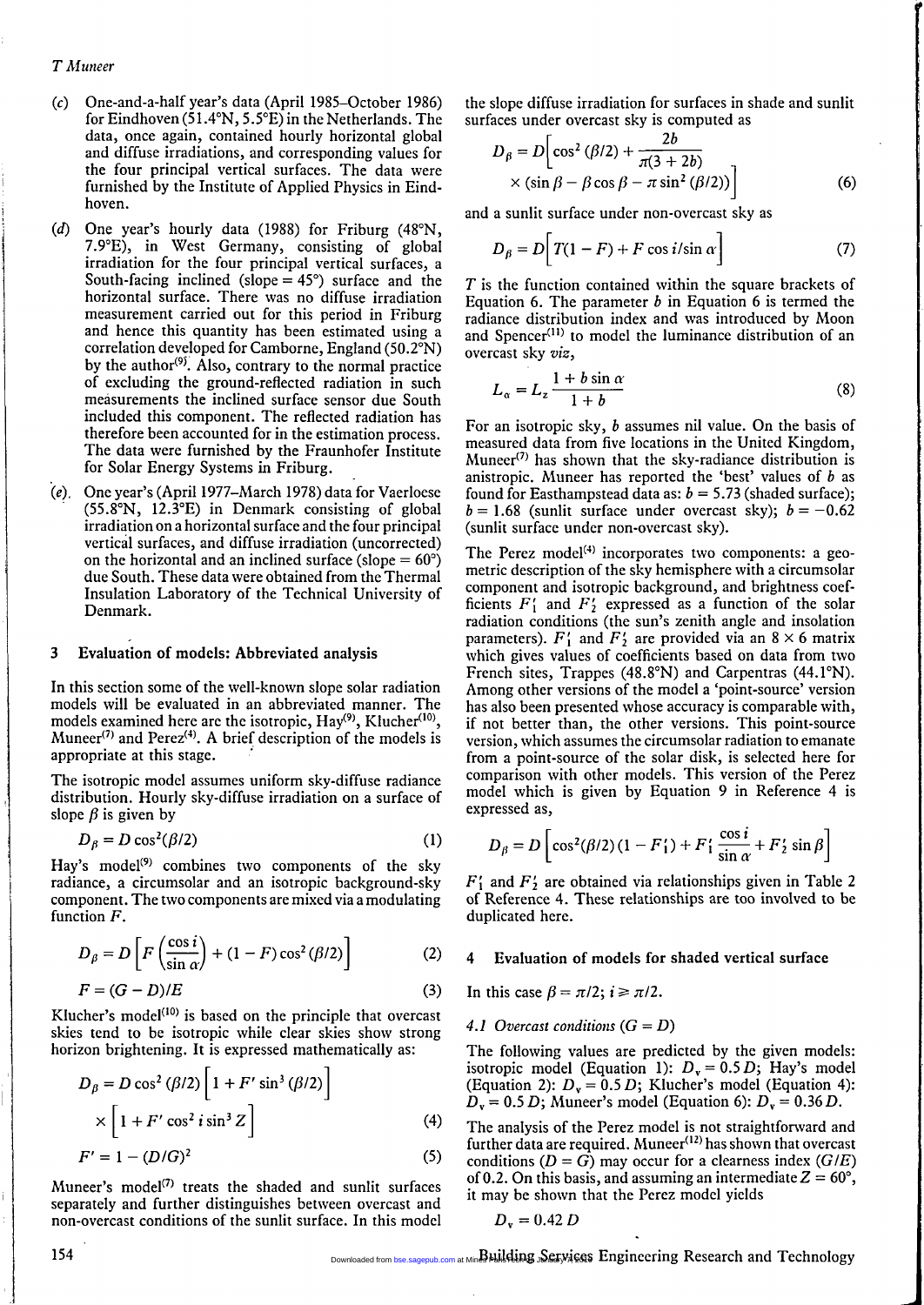





The values of  $F'_1$  and  $F'_2$  were respectively 0.055 and  $-0.058.$ 

Using measured data Saluja and Muneer $(2)$  have shown that the vertical surface irradiation for a shaded surface receives approximatively a third of the horizontal diffuse irradiation. Figures 1 and 2 which are based on measured data from Geneva and Vaerloese are shown here as a further proof that the isotropic, Hay and Klucher models significantly overestimate for this condition. The overestimation may



Figure  $2$  Relationship between shaded ve

reach in excess of 40%. For a daylight designer this difference between the estimated and available illuminance may result in a significant overdesign. Perhaps some further observations based on Figures 1 and 2 are forthcoming.

Figure 1 contains two groups of data points with reference to the Zenith angle. There is no particular trend to be noticed and hence the approach of  $Perez^{(4)}$  in relating the two quantities does not seem to be fruitful. However, there seems to be some dependence of  $D_{\nu}/D$  against  $G/E$ , though the effect is not so strong. Figure 2 shows the relationship between  $D<sub>v</sub>$  and  $D$  for a north facing surface and the slope octivity and B for a nottri facing surface and the stop<br>of the mean line (slope  $\approx 0.3$ ) is in agreement with the findings of Saluja and Muneer<sup>(2)</sup>. Plots similar to Figures and 2 were obtained for all the five locations. They are not reproduced however, for economy of space.

## 4.2 Non-overcast conditions  $(G > D)$

For completely clear skies, Muneer<sup>(12)</sup> has shown that  $G/E \approx 0.8$  and  $D/G \approx 0.2$ . Thus  $D/E = 0.16$ ,  $F = 0.64$  and  $G/E \approx 0.8$  and  $D/G \approx 0.2$ . Thus  $D/E = 0.16$ ,  $F = 0.64$  and  $F' = 0.96$ . Under these conditions the following values are predicted by the candidate models: isotropic model:  $D_v$  is 0.5 D; Hay's model:  $D = D[(1 - F) \times 0.5] = 0.18 D$ ; Klu-0.5 D; Hay's model:  $D_y = D[(1 - F) \times 0.5] = 0.18 D$ ; Kh cher's model:  $D_v = D \times 0$ .<br>Muneer's model:  $D_v = 0.36$  F.

 $\overline{O}$ nee again, for the Perez model,  $\overline{Z}$  is typically assumed as Once again, for the Perez model, Z is typically assumed a<br>60°. The model yields  $D_1 = 0.53 D$ . The values of F' and 60°. The model yields  $D_v = 0.53 D$ . The values of  $F'_1$  and  $F'_2$  were respectively 0.442 and 0.255.

The United Kingdom data have shown that for this condition, as well as the one discussed in the previous section, the vertical surface received only a third of the bechon, the vertical surface horizontal diffuse irradiation<sup>(2)</sup>.<br>Figures 1 and 2 show that the isotropic, Klucher and Perez

Figures 1 and 2 show that the isotropic, Niucher and Pere models overestimate while may s model underestimates to<br>this condition. Another feature to be noticed in Figure 1. this condition. Another feature to be noticed in Figure 1 is that, if anything, the ratio  $D_v/D$  decreases with increasing clearness index and does not increase as suggested by the Klucher and Perez models.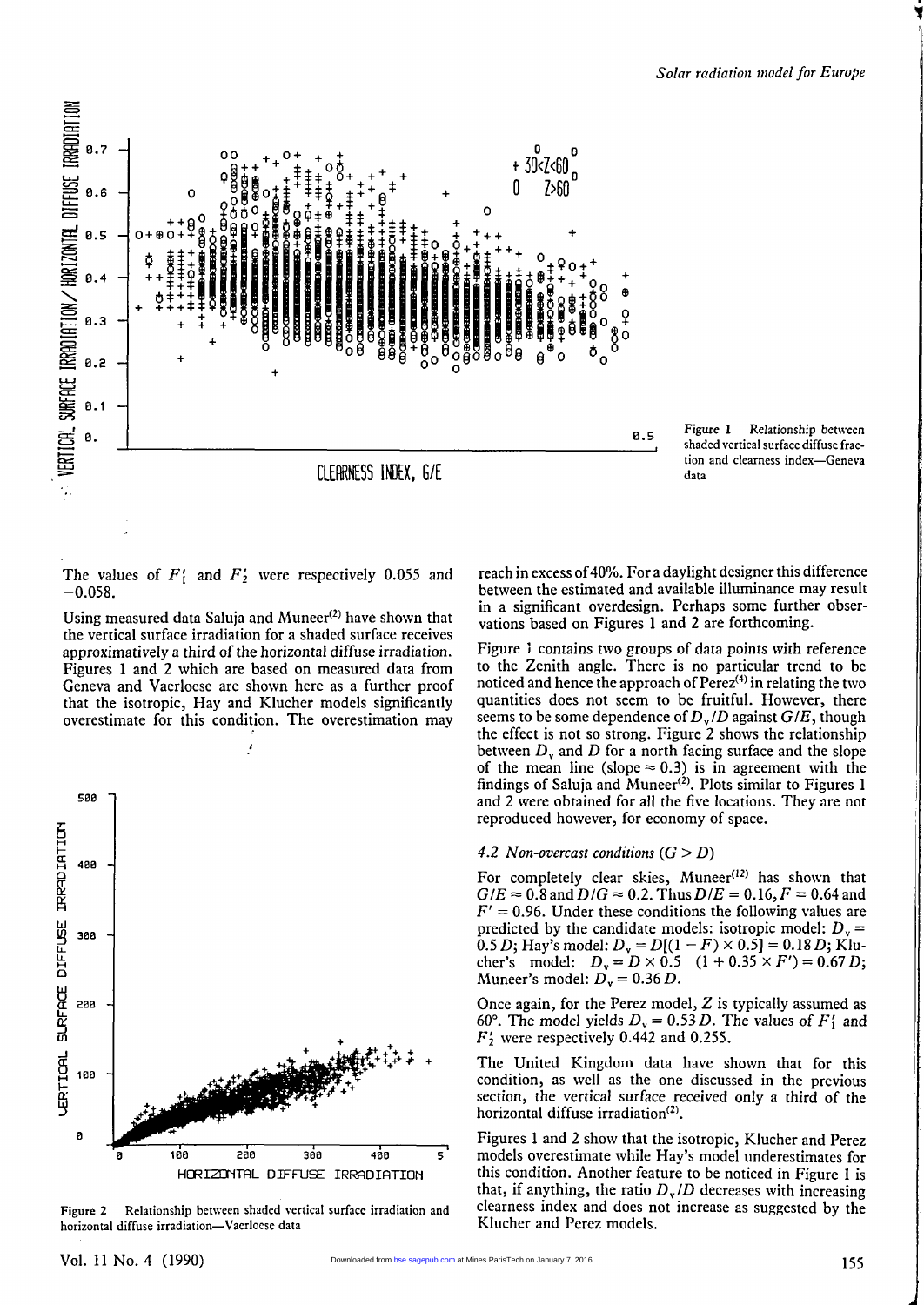



## 5 Evaluation of models for sunlit vertical surface

In this case  $\beta = \pi/2$  and  $i < \pi/2$ .

# 5.1 Overcast conditions  $(G = D)$

For this condition the models examined yield the following estimates: isotropic model:  $D_v = 0.5 D$ ; Hay's model:  $D_v =$ 0.5 D; Klucher's model:  $D_v = 0.5 D$ ; Muneer's model:  $D_v =$ 0.4 D.

Once again for the Perez model, taking  $Z = 60^{\circ}$ ,  $F'_1$  and  $F'_2$  are evaluated as 0.055 and  $-0.058$  respectively. The model yields  $D<sub>v</sub> = 0.51 D$ .

Figure 3 shows that the average  $D_v/D$  ratio is lower than 0.5, closer to the value suggested by Saluja and Muneer<sup>(2)</sup>. A further point to be noticed in Figure 3 is that although there is a slight decrease in the ratio  $D_{\nu}/D$  with an increasing clearness index, the relationship is not very strong.

#### 5.2 Non-overcast conditions  $(G > D)$

The insolation conditions in this case are taken as identical to the ones in Section 4.2. Fortunately there are measured slope diffuse irradiation data available for Vaerloese in Denstope untuse madiation data available for vacriouse in Den<br>mark. The measurements were carried out for a 60° slope<br> $(6 - \pi/3)$  focing the South. Hence this configuration is  $(\beta = \pi/3)$  facing the South. Hence this configuration is<br>presently considered: isotropic model:  $D_{\text{eq}} = 0.75 D_{\text{eq}}$ . presently considered: isotropic model:  $D_{\pi/3} = 0.75 D$ ; Hay'<br>model:  $D_{\pi/3} = 1.3 D_1$ ; Klucher's model:  $D_{\pi/3} = 0.82 D_1$ model:  $D_{\pi/3} = 1.3 D$ ; Klucher's model:  $D_{\pi/3} = 0.82 D$ <br>Muneer's model:  $D_{\pi/3} = 1.4 D$ ; Perez model:  $D_{\pi/3} = 1.4 D$ 

The estimates of the models are now compared against measured data. Figure 4 shows that for clear skies, with the clearness index approaching a value of 0.8, the isotropic model significantly underestimates. The other four models are however in agreement with the experimental findings.

Let us now examine the assumptions of Hay and Klucher, i.e. that the background sky-diffuse radiance is isotropic. Perhaps this point needs some clarification. While Hay's model superimposes a circumsolar component, Klucher's model superimposes a circumsolar component, Klucher's model imposes additional horizon brightening on a uniform sky. These models are not to be confused with the isotropic model which is a single component model.





Figure 4 Relationship between sunlit sloped surface diffuse fraction and clearness index for all-sky conditions-Vaerloese data

Figure 5 shows the variation of the background sky-diffuse irradiation expressed as a fraction of the horizontal diffuse irradiation. The former component was obtained via subtraction of the diffuse circumsolar component from the total diffuse irradiation on a vertical surface. Hay's background isotropicity suggests a constant value of 0.5 for the Y-axis which is obviously grossly exceeded, particularly for the clear skies, by the experimental values. Plots similar to Figure 5 were obtained for Geneva and Eindhoven, each showing the same trend. Averaged curves for the variation of the normalised background sky-diffuse irradiation are shown in Figure 6. Equations fitted for the radiance distribution index  $b$  against the modulating function  $F$  are  $\frac{1}{2}$  diven in Table 1. Table 2 presents the comparisons of the comparisons of the comparisons of the comparisons of the comparisons of the comparisons of the comparisons of the comparisons of the comparisons of the c above models against measured results.

#### 6 Evaluation of models: Detailed analysis

In the previous section it was demonstrated that in three out of four cases the models of Hay and Klucher are in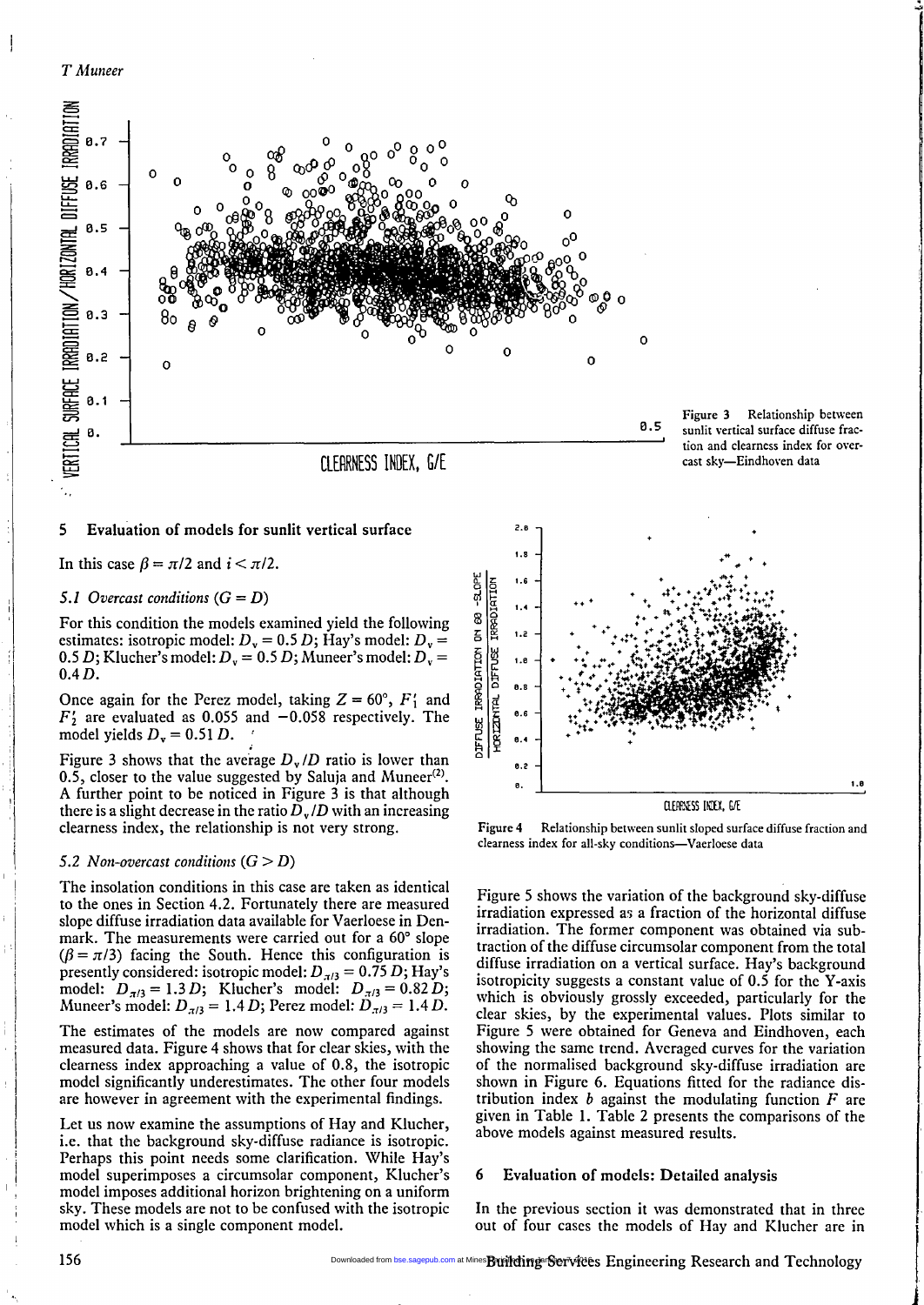





Figure 6 Averaged background sky-diffuse fraction for three European sites

Table 1 Parameters for the background sky-diffuse irradiationt function  $2b/\pi(3 + 2b) = a_0 - a_1F - a_2F^2$ 

| Location      | $a_0$   | $a_{1}$ | a,     |
|---------------|---------|---------|--------|
| Easthampstead | 0.00333 | 0.4150  | 0.6987 |
| Geneva        | 0.00263 | 0.7120  | 0.6883 |
| Eindhoven     | 0.00545 | 0.8664  | 1.7857 |

+ Background irradiation =

$$
D(1 - F)\left[\cos^2(\beta/2) + \frac{2b}{\pi(3 + 2b)}\left(\sin\beta - \beta\cos\beta - \pi\sin^2(\beta/2)\right)\right]
$$

disagreement with the experimental findings. These analyses reconfirm the results reported in References 2 and 7 in which the Hay and Klucher models have been analysed against long-term measurements. Furthermore, for the fourth case of sunlit surface under non-overcast conditions it was shown

Table 2 Abbreviated evaluation of selected diffuse solar radiation models against measured data. Unless stated otherwise, vertical surfaces are considered

| Model                      | Ratio of slope irradiation/horizontal radiation for given sky condition<br>Lighting |                  |              |                  |  |  |
|----------------------------|-------------------------------------------------------------------------------------|------------------|--------------|------------------|--|--|
|                            |                                                                                     | Shaded           | Sunlit       |                  |  |  |
|                            | Overcast sky                                                                        | Non-overcast sky | Overcast sky | Non-overcast sky |  |  |
| Isotropic                  | 0.5                                                                                 | 0.5              | 0.5          | $0.75+$          |  |  |
| Hav                        | 0.5                                                                                 | 0.18             | 0.5          | 1.13             |  |  |
| Klucher                    | 0.5                                                                                 | 0.67             | 0.5          | 0.82             |  |  |
| Muneer                     | 0.36                                                                                | 0.36             | 0.4          | 1.4              |  |  |
| Perez<br>Measured data for | 0.42                                                                                | 0.53             | 0.51         | 1.4              |  |  |
| European sites             | 0.33                                                                                | 0.33             | 0.38         | 1.25             |  |  |

t Slope of the surface is 60°

ł.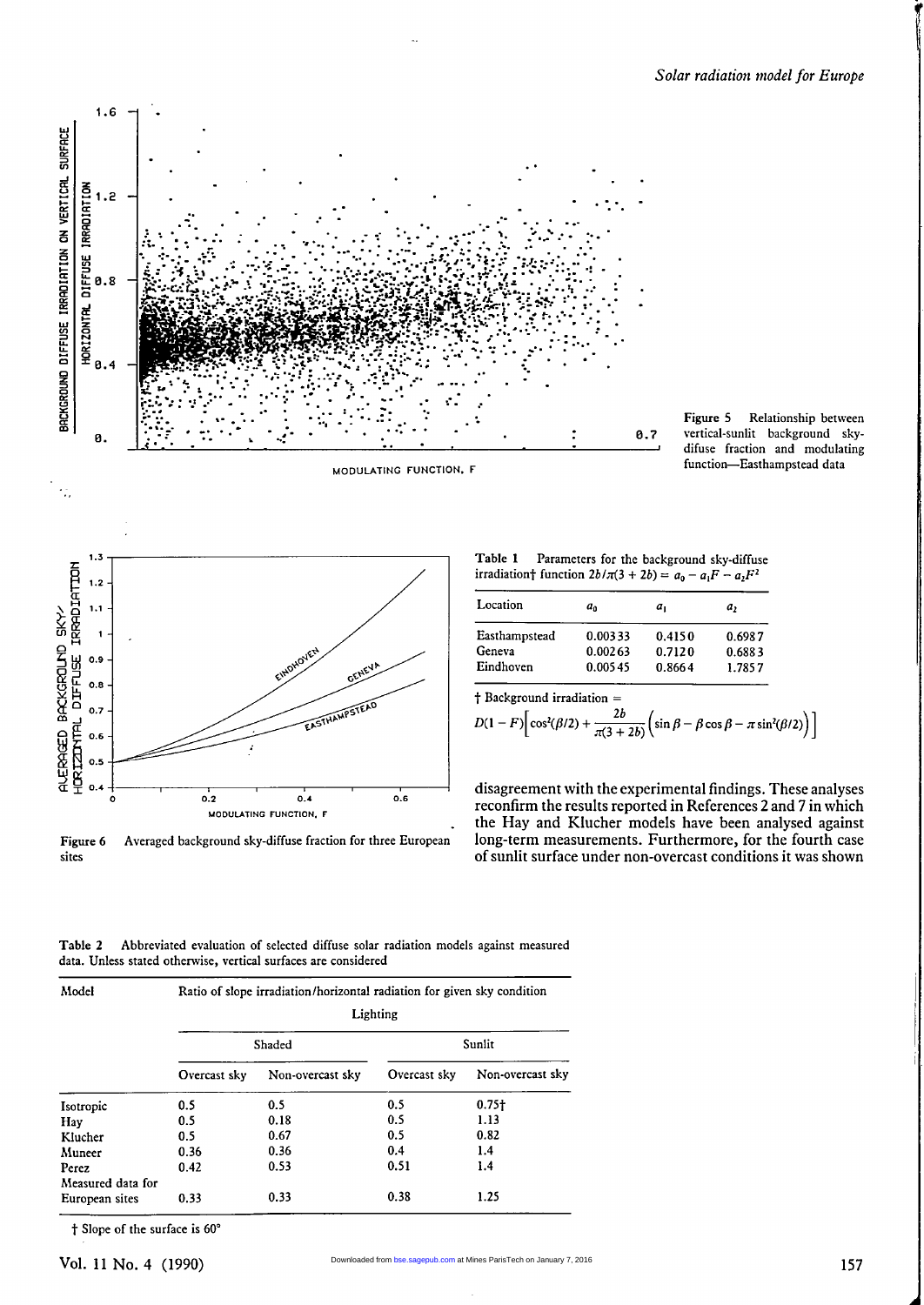#### T Muneer

1000

via Figures 5 and 6 that the isotropic condition does not apply, even for the background radiance.

In the subsequent analysis, therefore, the models due to Hay and Klucher are not included. In any case these models are now dated since Muneer's and Perez models are further refinements of the latter models. Also, new work is emerging which further supports the findings being reported here<sup>(13)</sup>. In the remaining part of this study the isotropic model, in spite of its shortcomings, is evaluated owing to its 'classical' nature and also due to the fact that it still is in widespread use as pointed out earlier.

In Muneer's model<sup>(7)</sup> a constant anisotropic radiance distribution was used and in the present work functions have been fitted to allow its variability (Table 1). This modification of Muneer's model is hereafter called the 'Modified Muneer's model'. Figures 7-10 display the results of the four models being examined herein for Geneva. Geneva data proved to be extremely useful due to its high accuracy (first class sensors), the number of recording sensors (four vertical and three inclined) and the geographic location of the site (mid-latitude for Europe). Figure 7 shows the limitations of the isotropic model-predominant overestimation for surface in shade and sunlit surface under overcast sky, and



1888

wnloaded from [bse.sagepub.com](http://bse.sagepub.com/) at Mines **Building.Services** Engineering Research and Technology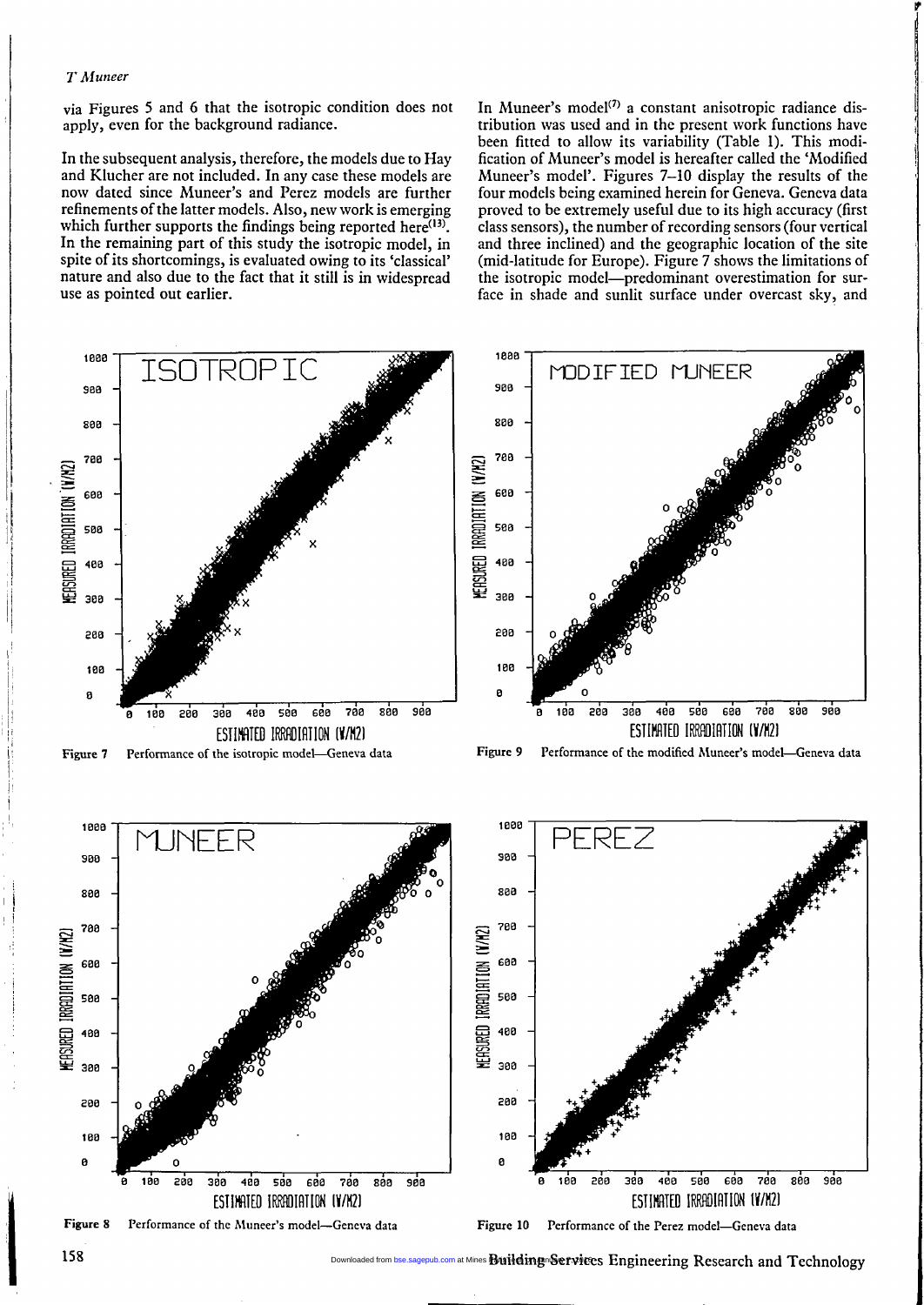| Model     |                        | Azimuth, slope of surface |            |            |            |           |           |            |  |
|-----------|------------------------|---------------------------|------------|------------|------------|-----------|-----------|------------|--|
|           |                        | South, 30°                | South, 45° | South, 60° | South, 90° | East, 90° | West, 90° | North, 90° |  |
| Isotropic | Mean bias error        | $-21$                     | $-26$      | $-31$      | $-19$      | $-3$      | -4        | 17         |  |
|           | Root mean square error | 37                        | 46         | 54         | 42         | 40        | 40        | 29         |  |
| Muneer    | Mean bias error        | $-2$                      | $-3$       | $-7$       | $-3$       |           | -1        | 0          |  |
|           | Root mean square error | 14                        | 17         | 23         | 24         | 23        | 21        | 14         |  |
| Perez     | Mean bias error        |                           | 6          |            | 6          | 9         |           |            |  |
|           | Root mean square error | 15                        | 16         | 18         | 18         | 22        | 20        | 13         |  |
| Modified  | Mean bias error        | $-2$                      | $-3$       | $-6$       | $-2$       | $-2$      | 0         | - 1        |  |
| Muneer    | Root mean square error | 15                        | 17         | 21         | 20         | 20        | 18        | 13         |  |

Table 3 Performance of slope irradiation models for Geneva (46.2°N), 1 July 1986-30 June 1987 (Wh m<sup>-2</sup>)

consistent underestimation for sunlit surface under nonovercast conditions.

The bulge at the lower end of Figure 8 has been traced to overprediction on the part of Muneer's model under part- . cloudy conditions. This phenomenon has been addressed by the modification incorporated in Muneer's model (Figure 9). Both the modified Muneer's model and the Perez model agree quite well with the measured data. To enable further insight in the performance evaluation of the models the mean bias errors (MBES) and the root mean square errors (RAiSES) have been obtained for all slopes. These parameters are defined as:

$$
MBE = \frac{\Sigma(G_{\text{estimated}} - G_{\text{observed}})}{\text{number of observations}}
$$
(10)

RMSE = 
$$
\left(\frac{\Sigma(G_{\text{estimated}} - G_{\text{observed}})^2}{\text{number of observations}}\right)^{1/2}
$$
 (11)

MBH provides an insight for the predominant trend of the model and the magnitude of this trend whereas RAiSE gives a measure of the order of the scatter-high RMSE value associated with large scatter.

Table 3 shows the results for Geneva. A negative sign indicates underestimation of solar irradiation by the model. The results quantify the deductions which have been made earlier. An important point to be noted here is that the MBES and RMSES on their own are not sufficient to qualify a concrete judgement. Neither are they indicative of the trends in different regimes (low, mid or high values) of irradiation which cover the overcast, part-cloudy and clear sky conditions. An 'optimum' procedure may therefore be to use the type of plots produced herein with complementing MBE or RMSE values. Figures 11-13 compare the performance of the isotropic, Muneer's and modified Muneer's models for Eindhoven data. A plot similar to the Figures 12, 13 was also obtained for Perez model but is not included here for space economy. Figure 11 shows the shortcomings of the isotropic model, the model even further underestimates the global irradiation on the three vertical surfaces (North-facing surface hardly ever receives direct radiation around noon). The results for Eindhoven were somewhat surprising as the data showed exceptional sky clarity as evidenced by Figures 6 and 11. Notice that in Figure 6 the higher proportion of the background diffuse radiation for Eindhoven is distinct from the corresponding values for the other sites.



Vol. 11 No. 4 (1990)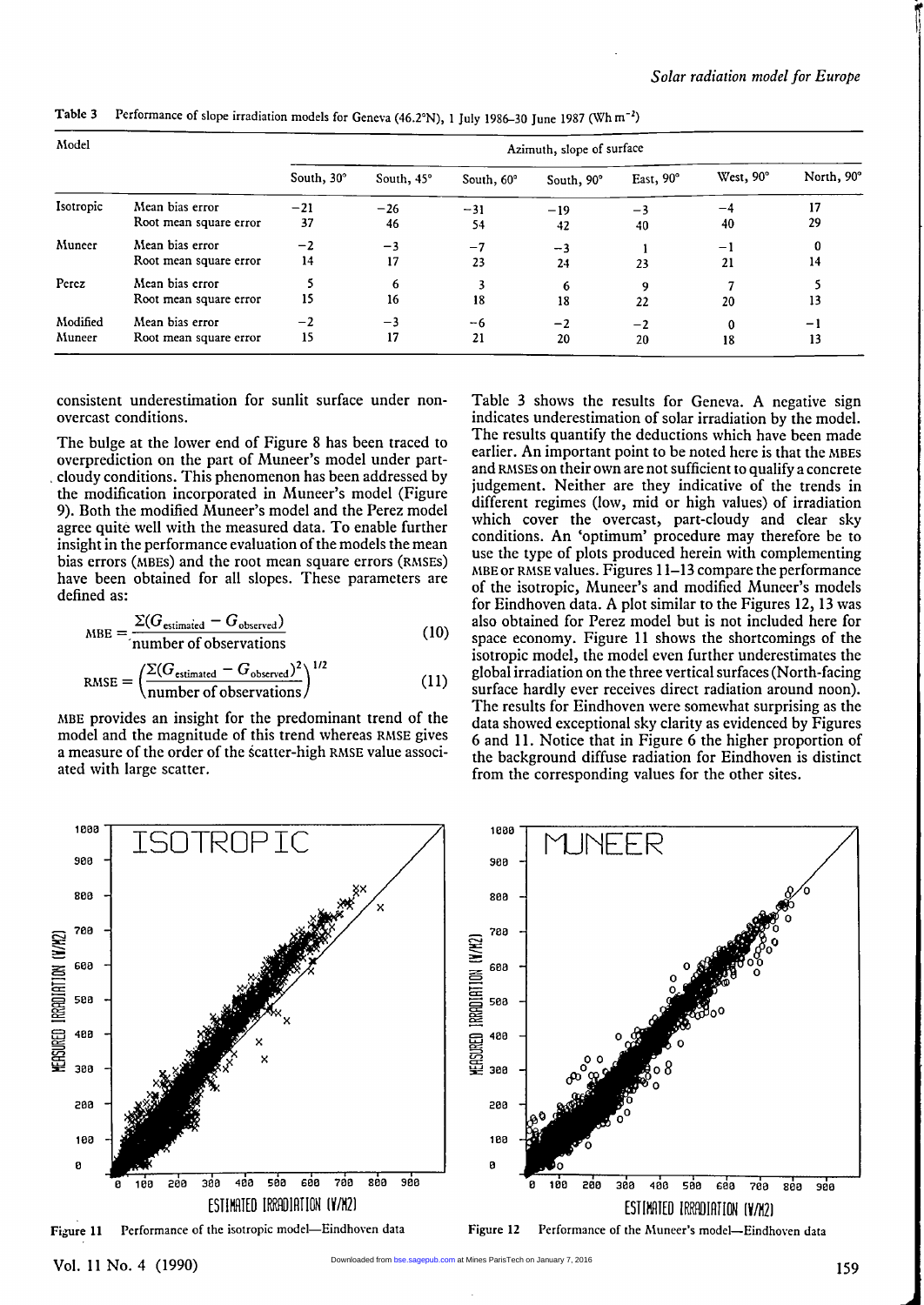T Muneer





Figure 13 Performance of the modified Muneer's model-Eindhoven data

Figure 15 Performance of the modified Muneer's model-Easthampstcad data



Table 4 Performance of slope irradiation models for Eindhoven (51.4°N) 1 April 1985-31 October 1986 (Wh m<sup>-2</sup>)

| Model     |                        | Azimuth, slope of surface |           |           |            |  |  |
|-----------|------------------------|---------------------------|-----------|-----------|------------|--|--|
|           |                        | South, 90°                | East, 90° | West, 90° | North, 90° |  |  |
| Isotropic | Mean bias error        | $-20$                     | $-2$      | $-10$     | 13         |  |  |
|           | Root mean square error | 39                        | 39        | 47        | 26         |  |  |
| Muneer    | Mean hias error        | -6                        | 0         | -9        | -6         |  |  |
|           | Root mean square error | 28                        | 28        | 29        | 14         |  |  |
| Perez     | Mean bias error        | -1                        | 6         | 0         | 0          |  |  |
|           | Root mean square error | $-24$                     | 26        | 24        | 12         |  |  |
| Modified  | Mean bias error        | $-2$                      |           | $-4$      | 0          |  |  |
| Muneer    | Root mean square error | 22                        | 26        | 27        | 14         |  |  |

Downloaded from [bse.sagepub.com](http://bse.sagepub.com/) at Mine Buildinga Services Engineering Research and Technology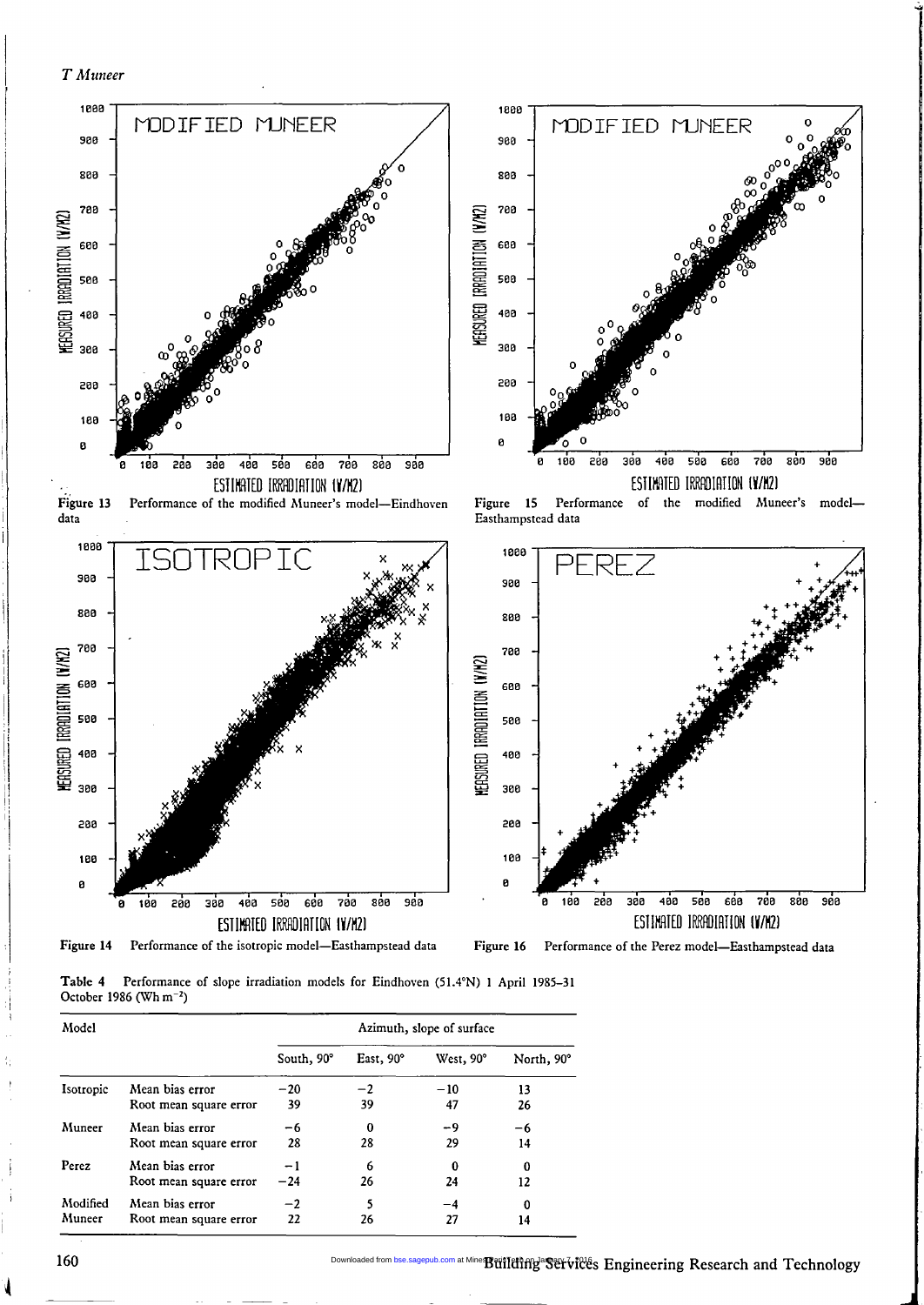| Model     |                        | Azimuth, slope of surface |            |           |           |            |  |  |
|-----------|------------------------|---------------------------|------------|-----------|-----------|------------|--|--|
|           |                        | South, $51.4^\circ$       | South, 90° | East, 90° | West, 90° | North, 90° |  |  |
| Isotropic | Mean bias error        | $-14$                     | $-10$      |           |           | 18         |  |  |
|           | Root mean square error | 33                        | 31         | 36        | 31        | 28         |  |  |
| Muneer    | Mean bias error        |                           | 6          |           | 4         | -1         |  |  |
|           | Root mean square error | 23                        | 23         | 21        | 19        | 11         |  |  |
| Perez     | Mean bias error        | 11                        | 10         |           | 11        | 4          |  |  |
|           | Root mean square error | 27                        | 21         | 18        | 21        | 10         |  |  |
| Modified  | Mean bias error        | -1                        | 0          | $-3$      |           | $^{-2}$    |  |  |
| Muneer    | Root mean square error | 20                        | 16         | 16        | 16        | 10         |  |  |

Table 5 Performance of slope irradiation models for Easthampstead (51.4'N) I January-31 December 1983  $({\rm Wh}\, {\rm m}^{-2})$ 

A further point to be noted is that the coefficients of the Muneer's model, though obtained from Easthampstead data, seem to work reasonably well for Eindhoven. Close comparison of Figures 12 and 13 will reveal that the scatter has been further reduced by the modifications incorporated in Muneer's model. Table 4 quantifies the discussion made in the above paragraphs.

Figures 14-16 and Table 4 present the results for model evaluation for the Easthampstead data. The isotropic model has trends similar to what has been observed earlier on. Muneer's model, for obvious reasons, showed good performance and a plot similar to Figure 15 has been published earlier<sup> $(2,7)$ </sup>. Table 5 shows that with the refinement the modified Muneer's model shows even better performance. The Perez model however shows a predominance of overestimation as evident by Figure 16 and Table 5. This is not surprising in view of the fact that the Perez model has been fitted against data from Trappes and Carpentras. Neither of these two French sites have a climate which resembles the of west London. Perez et  $d^{(4)}$  have also concluded that the local climatic changes may; require that the coefficients in their model be refitted. Moreover, the point to be emphasized here is that the greater the complexity of the model



Figure 18 Performance of the modified Muneer's model-Friburg data



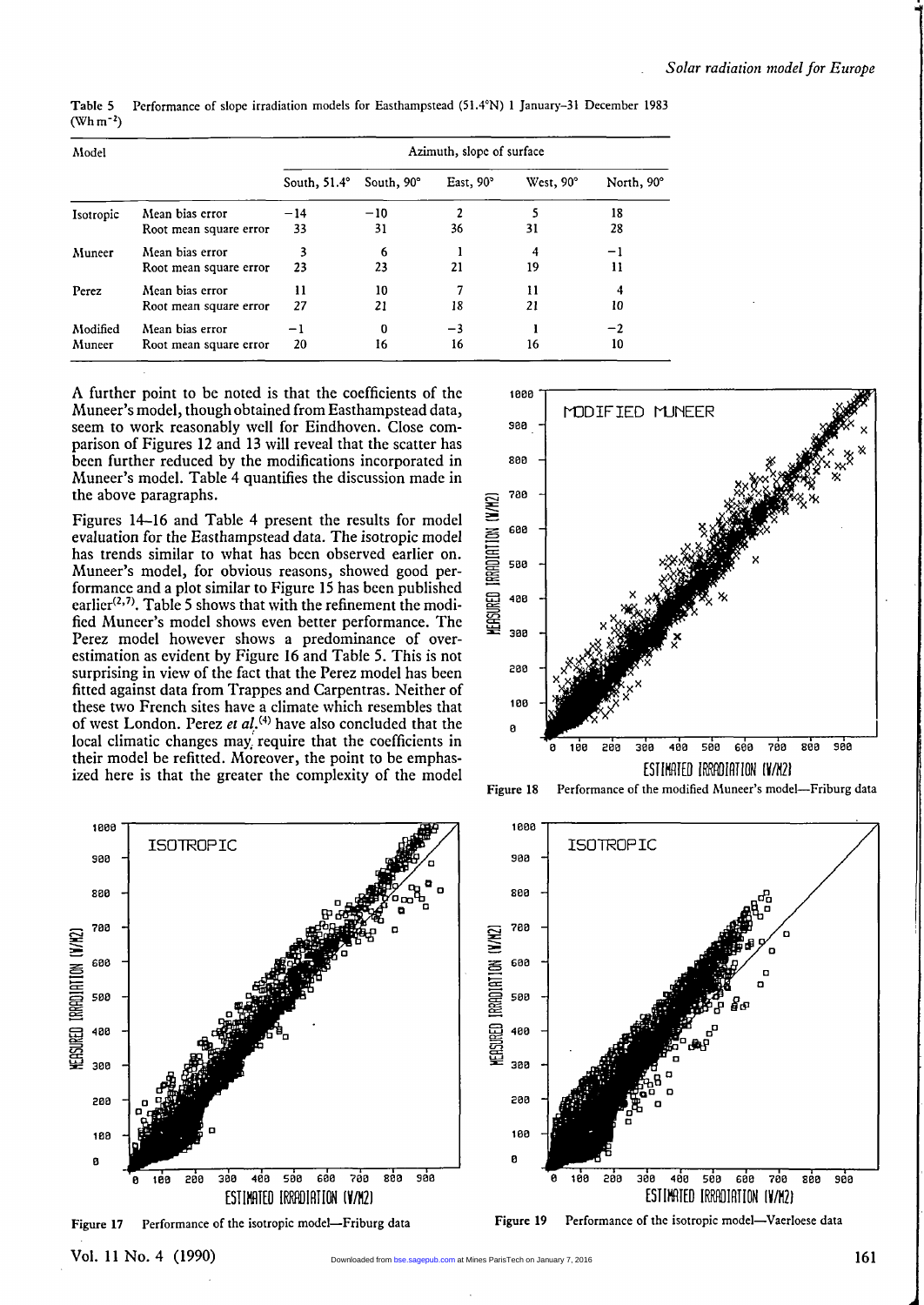

(Perez model requires an  $8 \times 6$  numerical matrix) the more temporal and spatial limitations it will have. The complexity of Perez model even in its present 'simplified' form is also a constraint of some sorts.

Figures 17-20 and Tables 6 and 7 show the performance of the isotropic and the modified Muneer's model for Friburg (48°N) and Vaerloese (55.8°N). These data provide interesting case studies in solar radiation modelling since no horizontal (corrected) diffuse irradiation data was available and the tilted surface for Friburg additionally received ground-reflected radiation. Thus as a first step the diffuse component of the horizontal irradiation was estimated using correlations for Camborne (50.2°N) for Friburg and Shanwell's (56.5°N) data for Vaerloese<sup>(12)</sup>.

Ground-reflected radiation was modelled according to the albedo values for gravel roof, which was the solar sensor's horizon, given in Reference 3.

Figures 17 and 19 display the limitations of the isotropic model whereas good performance was found for the other

three models. An important point to be noted is that although Table 5 shows comparable MBES for the South, East and West-facing surfaces for all the four models, the isotropic model is clearly inadequate and shows poorer performance when compared to the modified Muneer's model as well as the remaining two models (the plots are not shown here). This phenomenon of the isotropic model could be explained to the overestimation errors in the overcast regime being compensated by underestimation errors under clear skies.

# 7 Conclusions

Solar radiation estimation on vertical and inclined surfaces is an important step in a building's energy exchange analysis. In view of the fact that daylight calculations are also linked to estimation of solar radiation the latter's precise estimation is very much in order.

In this study two levels of analysis, abbreviated and detailed, were used to evaluate the performance of the isotropic and four anisotropic models. The shortcomings of the two older models namely the isotropic, Hay's and Klucher's have been shown using measured data and abbreviated analysis.

In the next phase data from five European sites have been used to compare the isotropic, Muneer's, the Perez and the modified Muneer's model. The modified Muneer's model describes the background sky-diffuse radiance more appropriately. The isotropic model has shown the poorest performance and it is recommended that its use should now be discontinued. Muneer's model, though originally developed against south-west England's data, showed reasonably good performance for the other four European sites. These sites which cover the range of latitudes between 46°N-56°N lie in central and northern Europe. The Perez model displayed a tendency of being site-specific for some locations. This behaviour is not surprising, however, in view of the large number of coefficients (48) which are required to execute this model. The modification made in the Muneer's model have demonstrated the further refinements which have been achieved in estimating slope irradiation to a high degree c accuracy.

It has also been shown that in the absence of measured horizontal diffuse irradiation, correlations developed for neighbouring sites may be used with good effect. Thus if only the hourly horizontal global irradiation records are available it is possible to obtain good slope irradiation estimates for any azimuth.

Table 6 Performance of slope irradiation models for Friburg (48°N) 1 January-31 December 1988 (Wh m-2)

| Model     |                        | Azimuth, slope of surface |            |           |           |            |  |  |
|-----------|------------------------|---------------------------|------------|-----------|-----------|------------|--|--|
|           |                        | South, 45 <sup>o</sup> t  | South, 90° | East, 90° | West, 90° | North, 90° |  |  |
| Isotropic | Mean bias error        |                           | $\bf{0}$   | 10        | $-13$     | 24         |  |  |
|           | Root mean square error | 32                        | 25         | 53        | 72        | 39         |  |  |
| Muneer    | Mean bias error        | 9                         | 9          | 14        | $-13$     | 3          |  |  |
|           | Root mean square error | 27                        | 29         | 36        | 48        | 21         |  |  |
| Perez     | Mean bias error        | 12                        |            | 16        | -9        | 3          |  |  |
|           | Root mean square error | 26                        | 18         | 34        | 41        | 20         |  |  |
| Modified  | Mean bias error        | 7                         | 8          | 13        | $-15$     | 2          |  |  |
| Muneer    | Root mean square error | 25                        | 20         | 34        | 47        | 21         |  |  |

t Ground reflected radiation is included in the measurements for this particular azimuth and slope of surface.

Downloaded from [bse.sagepub.com](http://bse.sagepub.com/) at Building Services Engineering Research and Technology